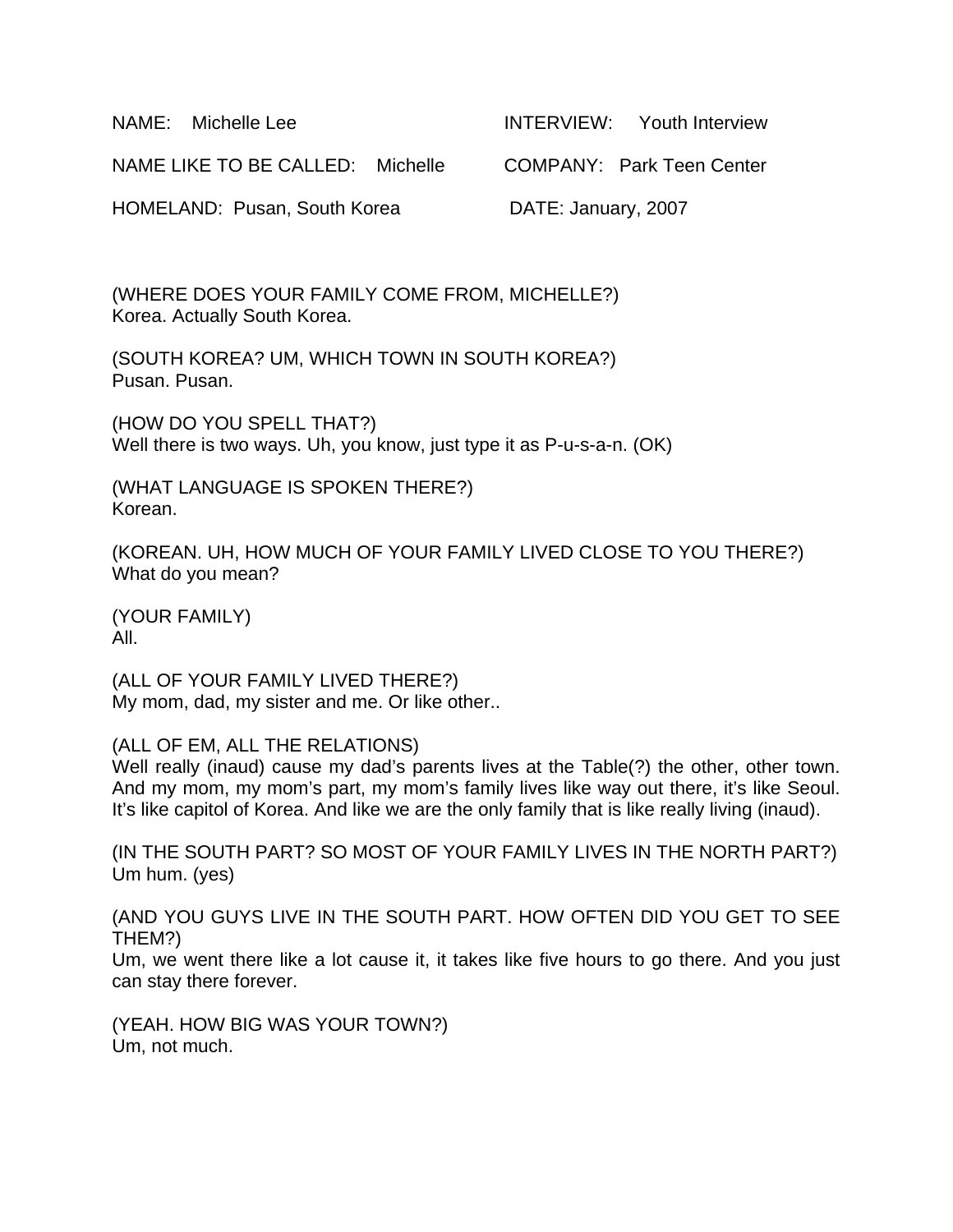### (WAS IT AS BIG AS LINCOLN?)

Um, maybe like kind of more bigger than Lincoln but it's like kind of, I don't know, it's like, it's like not that big, but it's like not that small.

(SO IT'S A LITTLE BIGGER THAN LINCOLN?) Yeah. (YEAH)

(BUT IT'S NOT AS BIG AS LIKE SOLE, THE CAPITOL.) Um, um hum. (yes)

(OK. WHAT WAS THE MAIN MEANS OF TRANSPORTATION, IF YOU GUYS WANTED TO GO SOMEWHERE, HOW WOULD YOU GET THERE?) Uh, usually we take cars. But when our mom is kind of tired, we just take trains.

(TAKE TRAINS. UM, WHAT WAS YOUR HOUSE LIKE?) Um, huge.

### (IT WAS REALLY BIG)

Yeah, it was. And actually I kind of was like really surprised when I got here, cause I live in apartment kind of with my sister. And the highest room, highest apartment was like 3 floor. In Korea we have like 30 floors and we live in 30. It's like top of the house. So I was kind of scared cause I really lived really high and we are living really down.

(YEAH. SO YOU LIVED IN AN APARTMENT COMPLEX) Um hum. (yes)

(BUT THE APARTMENT WAS REALLY BIG) Um hum. (yes)

(AND, UM, WERE THERE LOTS OF APARTMENT COMPLEXES IN YOUR TOWN?) (inaud phrase)

(IS THAT WHAT MOST PEOPLE LIVED IN?) Yeah. There is not like houses. Maybe in country.

(YEAH. BUT IN YOUR TOWN MOST PEOPLE LIVED IN APARTMENTS) Um hum. (yes)

# (WHAT WAS THE TALLEST APARTMENT?)

Well, the other, we, I heard that they're making this apartment, its like 64. But I don't know if they're really gonna make it cause (YEAH) they'll get a fire and they're all gonna die.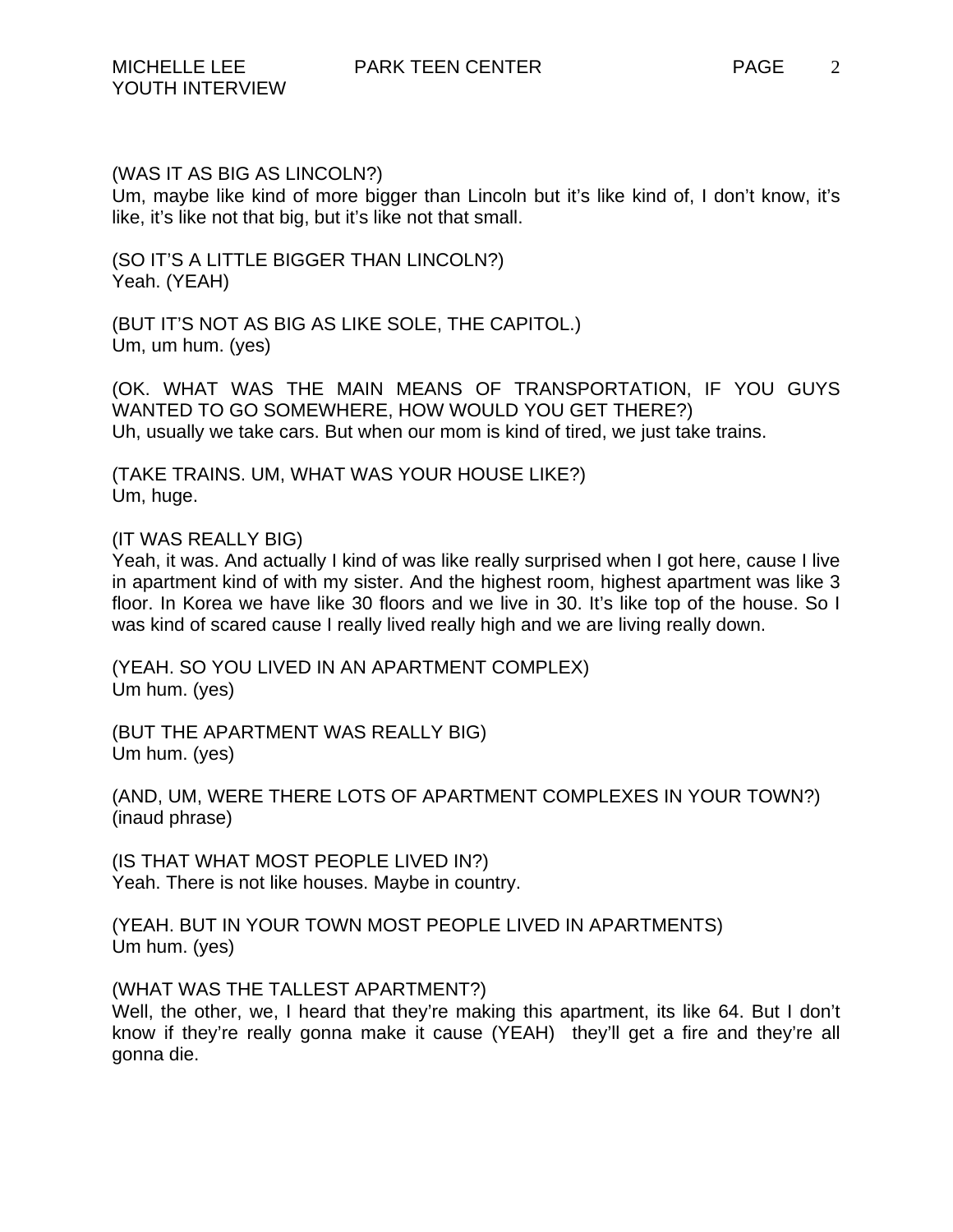YOUTH INTERVIEW

(SMILE. YEAH THAT WOULD BE REALLY DANGEROUS IF YOU LIVED ON LIKE THE 60<sup>TH</sup> FLOOR AND THERE WAS A FIRE)

And it's really (inaud) there's gonna be tornados there. They're gonna fall into pieces. They're gonna die. Ah!

(SMILE – DO YOU HAVE TORNADOS IN KOREA?)

Yeah. And earthquake. Cause like we are really close with Japan. And Japan have a lot of earthquake because they're (inaud). They're not like connected with other… We are connected with China but they're not. So we are really close and they're gonna, if they have (inaud) that it takes the oceans take the waves and they come to our country and they have really huge earthquake and we had last time.

#### (YEAH)

But it was like not really big earthquake, but it was pretty huge.

(SO, UM, WHO, WHO TELLS MOST, WHO TELLS YOU MOST ABOUT KOREA IN YOUR FAMILY? WHO TALKS ABOUT KOREA THE MOST?) My sister.

(YOUR SISTER? WHAT STORIES DOES SHE TELL YOU ABOUT KOREA?) Um, like what?

(LIKE WHAT, WHAT ARE THINGS THAT SHE TALKS ABOUT WHEN SHE TALKS ABOUT KOREA?)

Um, she talks about what happened up there at Korea, which I don't know, cause she knows, cause she's adult. I don't know, I don't know. She knows everything.

(WHAT TIME PERIOD DOES SHE TALK ABOUT? HOW OLD IS YOUR SISTER?) She's senior at Lincoln Southwest.

(AND SO SHE TALKS ABOUT NORTH KOREA?) Yeah. Sometimes, but most of the time it's south.

(SO WHAT ARE SOME THINGS THAT SHE TELLS YOU ABOUT SOUTH KOREA? THINGS THAT SHE DID OR…) Oh, she…

### (THINGS ABOUT SOUTH KOREA?)

Yeah, she tell, she, well Korea is like really, like computer. You know, like they use computer a lot. But in America they doesn't a lot. I mean like Korea have like really, we were really like… I don't know how to explain but like Korea is, there is a computer a lot but here they don't. I'm kinda like surprised here cause I was like how can they live without computers. I asked somebody and they, I asked my friends and they said "oh, we don't have computer at my house". Like in Korea they all have like they have like computers at house. So anyways, my sister is going to this Korea web site and she all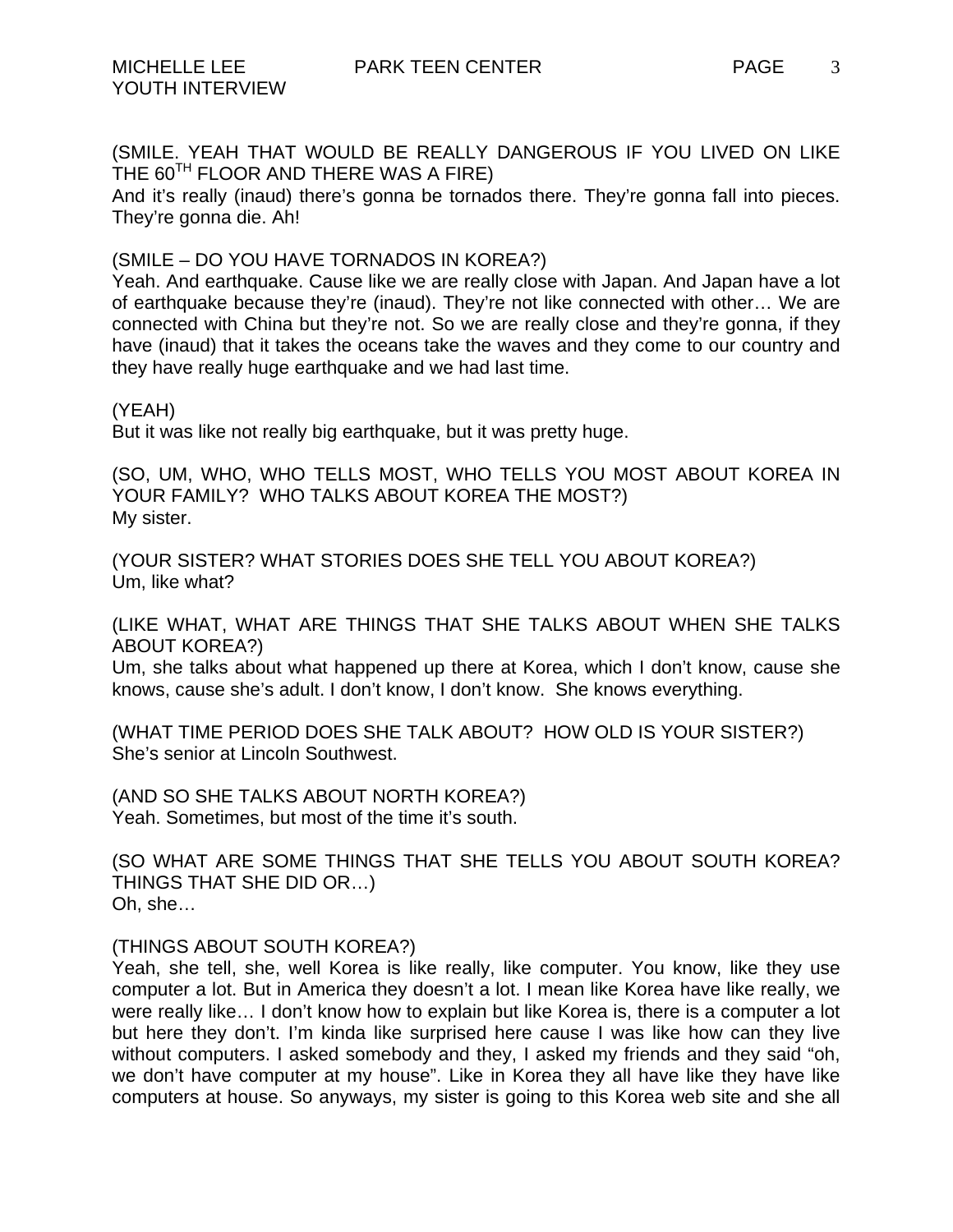these things, what happen in Korea. She sees like crimes, what happen here or, or what happened to (inaud) stars or I don't care.

(YEAH. DO YOUR PARENTS TELL YOU STORIES ABOUT WHEN THEY GREW UP IN KOREA?)

Well I don't know, because when my mom and my dad was born there was like huge war and she really, she, my mom and dad really don't wanta talk about it. (YEAH) But I really, really interested in this sort of but she doesn't wanta talk about it.

(REALLY?) Yeah.

(AND YOU'VE ASKED QUESTIONS AND SHE JUST DOESN'T WANTA…) Yeah. She said "you don't want to know".

(SMILE – UH, WHEN PEOPLE ASK YOU ABOUT KOREA, WHAT DO YOU TELL EM? WHEN FRIENDS ASK YOU AT SCHOOL, WHAT DO YOU TELL THEM ABOUT KOREA?)

It's a nice country and, and (pause) and I don't know, they don't ask me.

(THEY DON'T ASK YOU THAT MUCH) No.

(UM, WHEN YOUR FAMILY TALKS ABOUT KOREA, IS IT MORE POSITIVE OR NEGATIVE?) (pause) Negative.

(IT'S MORE NEGATIVE) Yeah.

(WHY WOULD YOU SAY THAT? WHY WOULD YOU SAY IT'S MORE NEGATIVE?) Cause, well, there is, when we saw like internet newspapers, they just talk about really bad happenings. So they don't really talk about good things that happen in Korea. So I don't know, I just, my sister always told me about bad things.

(BAD THINGS – SMILE) Yeah. There is murder and he's psycho(?) and I don't know. (inaud)

(YEAH. UM, WHAT GOOD THINGS DO THEY TELL YOU ABOUT KOREA?) Good things? Um, um, good things… Hum… Sometimes they told me about Korea inventing something. Invented a row boat or something that can tell (inaud). I don't know. (YEAH) Yeah, maybe. (smile)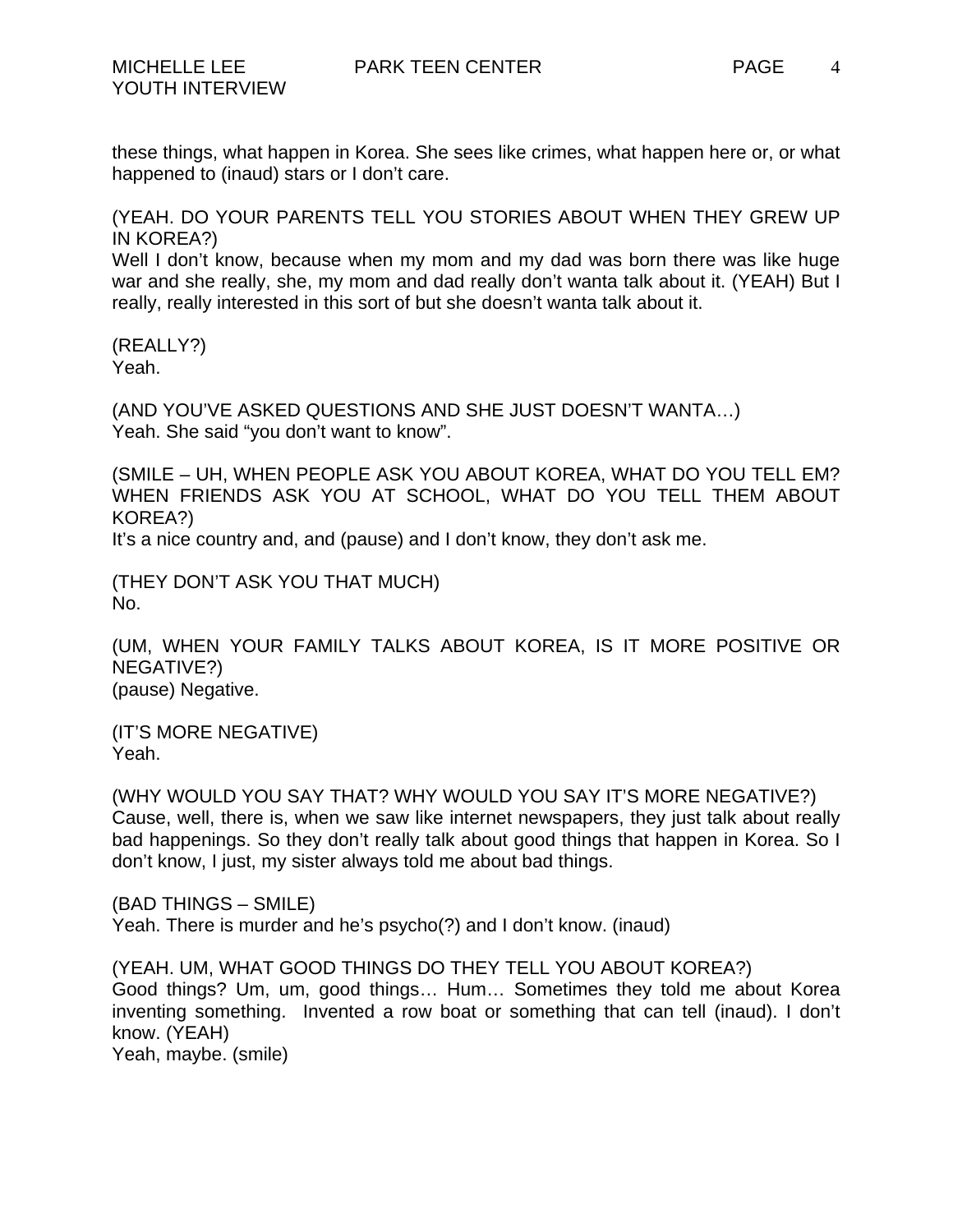(UM, WHAT KINDA FEELINGS DO YOU HAVE ABOUT KOREA?) Well I just feel proud of my country. I don't feel like "oh, (inaud) with my country". I don't really feel like that. (YEAH) Sometimes I do, but sometimes not really.

(SO YOU LIKE, YOU LIKE KOREA.) Um hum. (yes)

(YEAH. UM, WHY DID YOUR FAMILY WANT TO COME TO AMERICA?)

Um, well, the reason that I, we came here is my father was, was in here for like exchange, exchange, exchange teacher. (UM HUM) At UNL. So and me and my sister was born here so we have citizenships. So we came here with my father. But my mom had a job at Korea and she could not come here. So we just like dad and me and my sister just came here. And after I really missed my mom so I just when my dad is and when my dad al-, uh, (inaud) his business I just decided to go back to Korea so I can meet my mom. And my sister didn't, cause she just want to stay here. And Korea they have like really, really huge, when you get older you have to study really hard to go to really nice school. Like they have really, really, really, really, really hard. And like they sometimes (inaud) because I didn't go to the really good schools and now so my sister was afraid of that so she just decide to come here. You know, they, like in here they hang out even though they are in high school. But in Korea they just like live, live at school. They live, they sleep at there, they woke up and they study. And they sleep there.

(REALLY) Yeah. So that's why I came here, cause I was scared.

(YEAH. YEAH, THAT'S A LOT OF PRESSURE, HUH?) Hum. And sometimes they just (inaud). And I was like (inaud).

(YEAH. WOW. UM, SO WHAT THINGS DID YOU DO TO PREPARE TO COME HERE TO AMERICA?) Hum?

(HOW DID YOU PREPARE TO COME TO AMERICA?) (pause) Um, (pause) hum? what do you mean?

(HOW DID YOU, WHEN YOU KNEW YOU WERE COMING TO AMERICA, HOW DID YOU GET READY TO COME HERE?) Like what?

(DID YOU TAKE ENGLISH CLASSES?) Oh.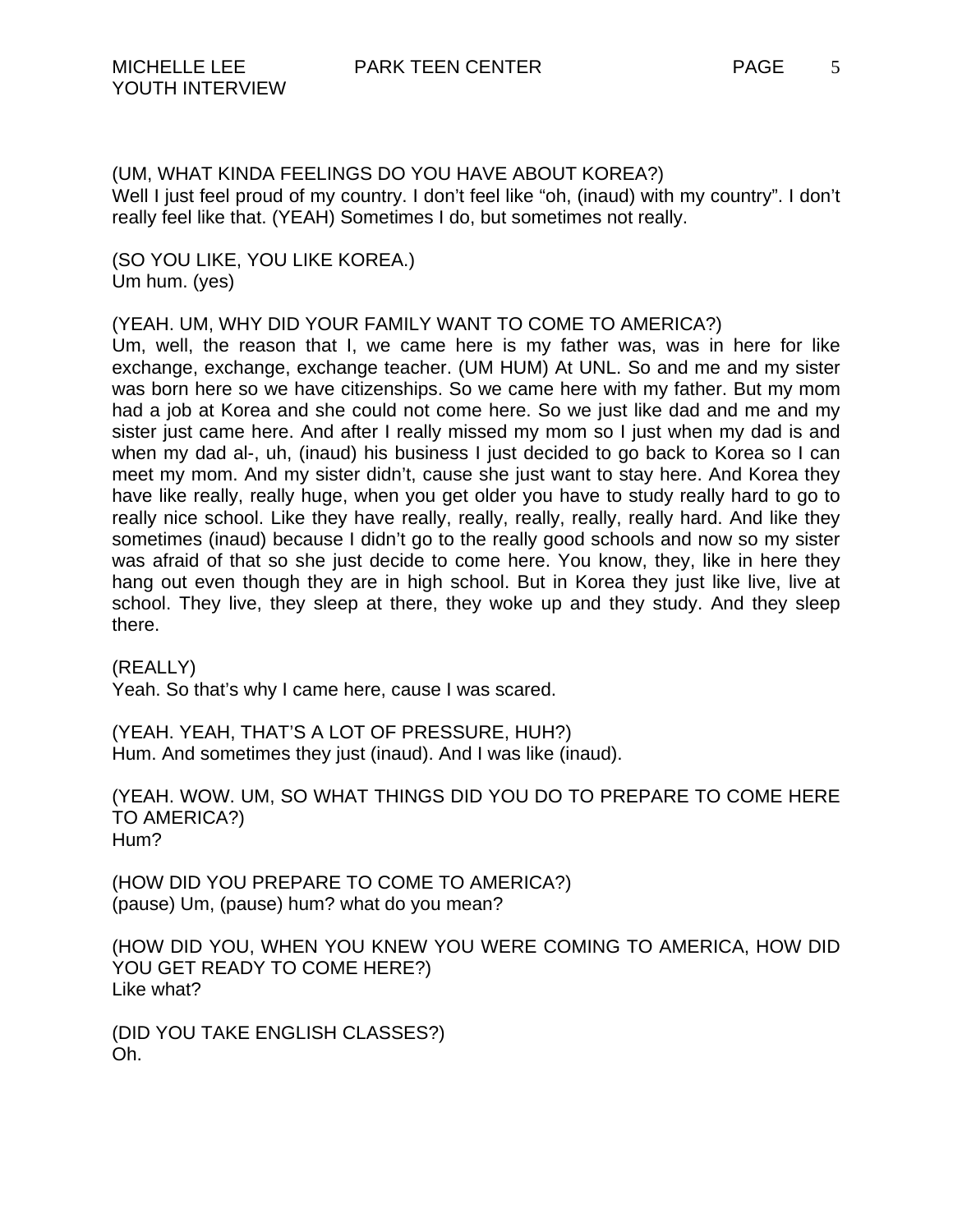6

(DID YOU READ BOOKS ABOUT IT? DID YOU LOOK, LOOK AT THINGS ONLINE OR TALK, TALK TO PEOPLE ON THE PHONE WHO HAVE BEEN HERE? HOW DID YOU GET READY FOR THAT?)

Oh. I just came. And my mom was, I, I was like really nervous to come here cause they were like all different. Different language, different place, and I'm gonna leave with my sister without my parents. So I was just so scared and I was thinking to tell my mom that I just don't want to go back to, uh, to come here. But I just knew that I have to be there so I can, you know, I, uh,… Ah. Well I didn't like talk to something or read a book about here cause I just think they're the same as Korea. But, you know, (inaud) is gonna be kind of upsetting. (YEAH) I don't think they are like really opposite as opposite (inaud). But my mom was telling me that you're gonna learn languages up there. You're gonna (inaud) that there. So I just didn't, well my sis-, all my friends was like going to academies. But I didn't. It was like real nice.

(PAUSE – OK. HOW DID YOUR FAMILY DECIDE ON LIVING IN LINCOLN?)

Um, well, first of all my dad and my mom was graduate students at UNL. And she, and we were born here at like, my sister was born here at 88 and I was born in, um, 94. And I don't know why my mom and dad came to UNL, but after when we go back to Korea then my dad was like they have all these, you know, all these, uh, teacher….

(DEGREE?)

Yeah, certi-… Ah, certificate. (YEAH, CERTIFICATES. YEAH) She just decided to go back to Korea. And after when my dad has chance to, you know, the exchange teacher (UM HUM) (inaud) teacher, my dad was like oh we were like UNL before so we should go there. (YEAH) So he just came here. But I, and that's why we went to Lincoln. And I don't know why my dad first choose it when he was young. So I don't know. Cause he lives here.

(WHAT WAS THE, WHAT WAS, WHAT WAS GOING TO SCHOOL LIKE IN KOREA?) Hard.

(WHAT WAS HARD ABOUT IT?) Everything was hard.

(HOW LONG DID YOU GO TO SCHOOL? HOW LONG WERE THE DAYS? HOW LONG WERE SOME OF THE DAYS?) Oh, six days.

(YOU WENT SIX DAYS A WEEK) Um hum. (yes)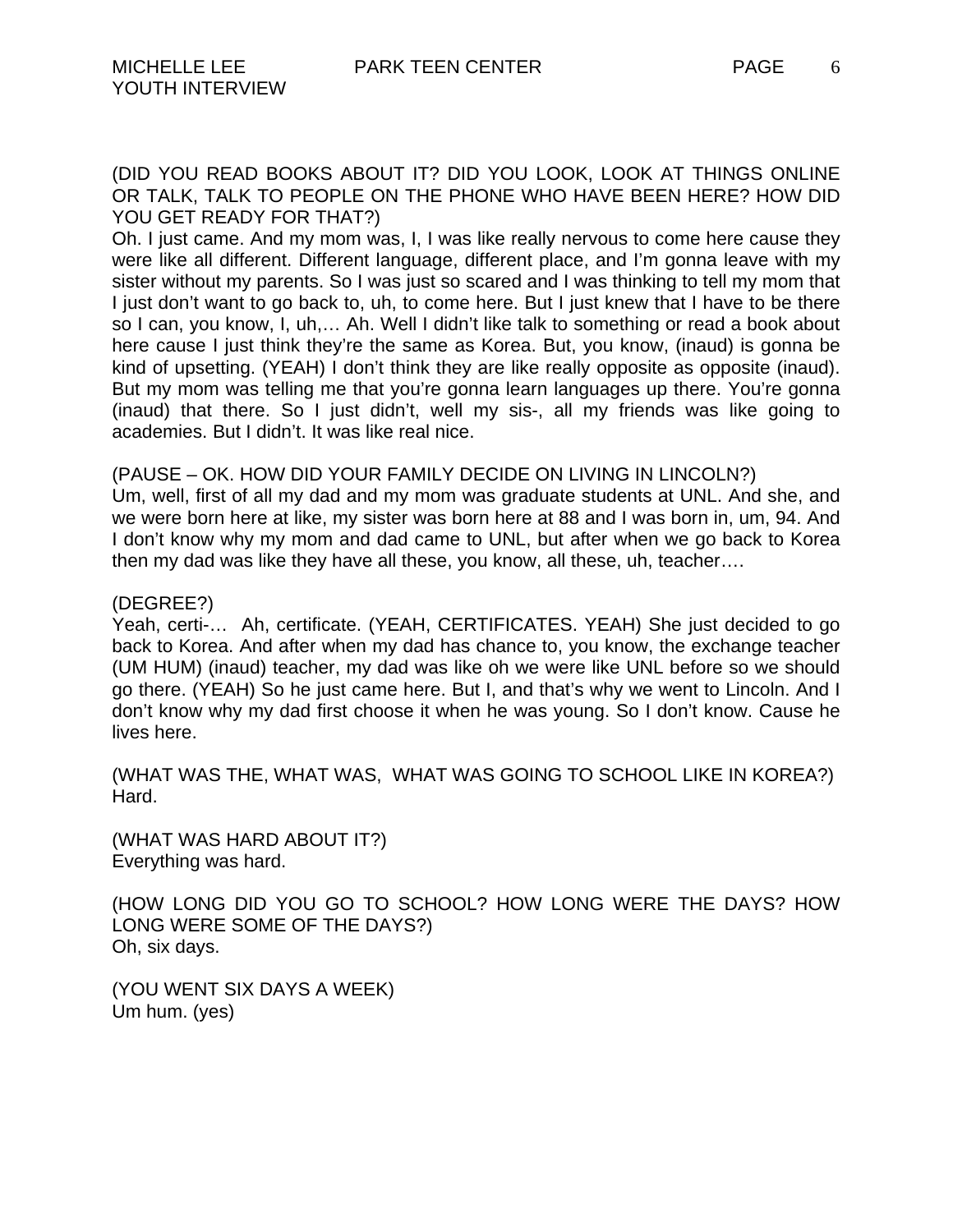YOUTH INTERVIEW

Well, in Monday I went to this, I was in school for (pause) for like yeah, same as here, until  $7<sup>th</sup>$  period. At start at 8 and, yeah, we end up at like 3. But I have to go to this academy so every day, so when I get home I was like 8 and like and yeah, Monday and Tuesday and Thursday are same. They, I, I just go home at 8. But Wednesday and Friday we, the school dismissal really, uh, really earlier so we go home at like 2 or 1 kind of time and on Thursday we go home at 12(?).

(AT NOON? AT 12?) No. Yeah, at…

(AT 12 IN THE AFTERNOON?) Um hum. (yes)

(SO ON MONDAY AND TUESDAY, 8:00 AT NIGHT…) Yeah. (…IS WHEN YOU GET DONE)

(NOW THE ACADEMY IS DIFFERENT THAN REGULAR SCHOOL?) Um hum. (yes)

(SO YOU GO FROM SCHOOL TO THE ACADEMY. WHAT DO YOU DO IN THE ACADEMY?) We learn.

### (IT'S MORE LEARNING)

Um hum. (yes) Like there is kind of problem in Korea cause teachers, there is like when they're teaching their students are already learn those things at academies and they just like go to sleep and they just playing and sometimes they just like playing with their cell phones and my teacher was like really upset. And that time I didn't go to the academies cause I just got there in, from the USA, and I didn't know they all go to the academies. So I really, I was like, I really I was like the (inaud) my teacher was saying and she was saying "OK, fine, we just gonna get over this cause you guys already learned this at academy". I was like I didn't. (smile) And so like that's a real problem cause yeah.

(SO THE ACADEMIES IS LIKE A SECOND SCHOOL THAT YOU'LL GO TO FROM… WHAT TIME DO YOU GO THERE? RIGHT AFTER SCHOOL?)

Yeah. Sometimes like that, but sometimes, yeah, so you know, we go right away. Um hum. (yes)

(AND WHAT HAPPENS…. SO IF YOU DON'T GO TO THE ACADEMIES THEN SOMETIMES YOU FALL BEHIND IN SCHOOL BECAUSE THE TEACHER SKIPS OVER STUFF?)

Well, yeah. Yeah. So like that's the tough... I didn't know anything so I was like, so I told my teacher and she was like "OK then you wanta learn more?" and I was like "yes" and she was like ask the other students or your friends. And I was like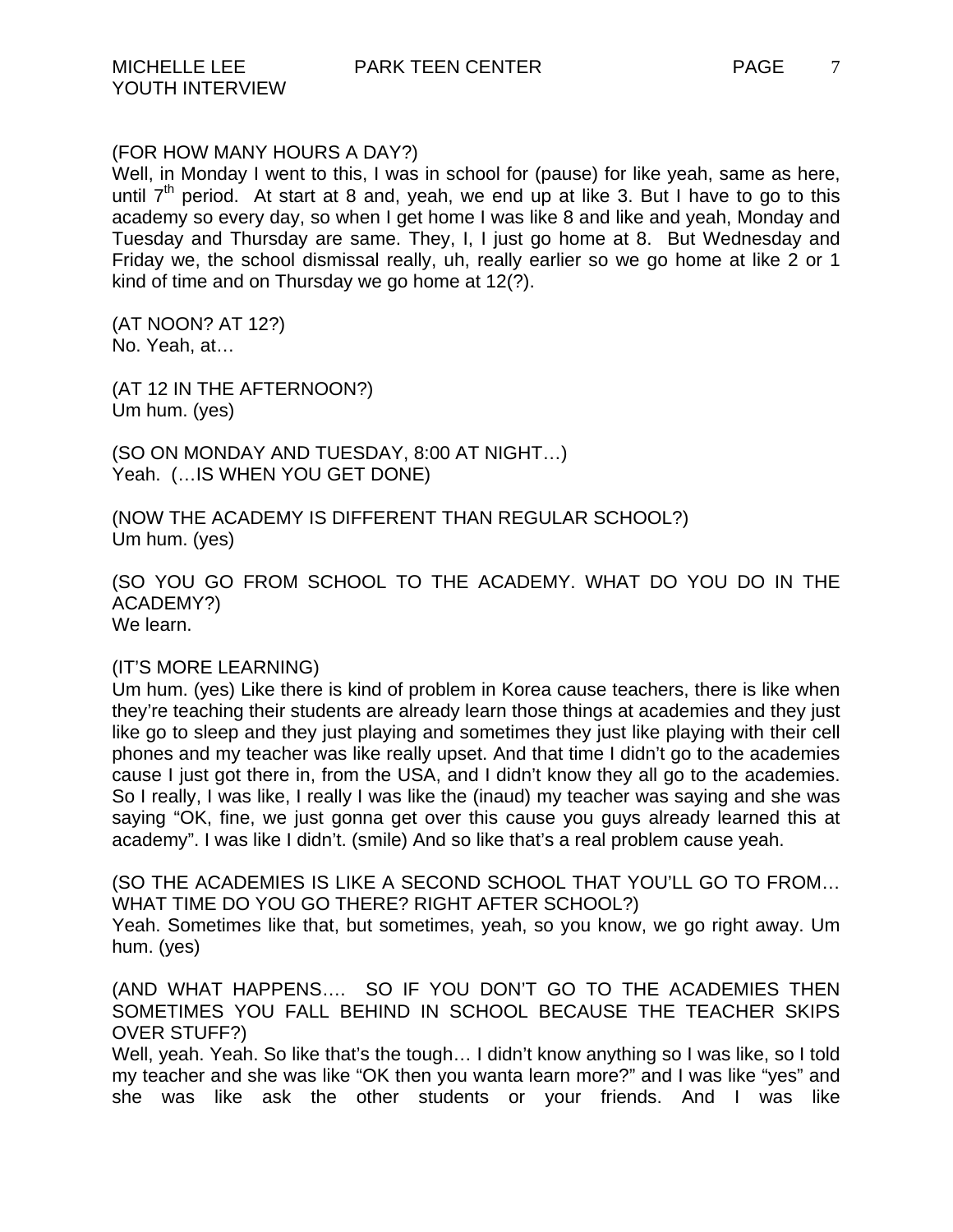8

you're not gonna teach it". And she was like well I have, she have work to do. And I was like "OK, fine".

(HOW MANY KIDS PER CLASSROOM?) Usually there is 30, yeah, in one class.

(THAT'S ABOUT THE SAME AS HERE) Um hum. (yes) (THAT'S ABOUT THE SAME)

(UM, WHAT WAS, WHAT WAS THE DISCIPLINE LIKE?) Hum? (WHAT WAS DISCIPLINE. HOW DID THEY, UM, PUNISH KIDS OR…) Uh, it… (WAS THERE, WAS THERE PUNISHMENT?) Yeah. (THERE WAS) Uh, it's kind of bad things in Korea. Yeah. But in here they don't hit kids, but they do (smile) in Korea.

# (SMILE- THEY HIT KIDS)

Yeah, they hit kids. And sometimes teachers hit kids so bad, like they just hit kids with this kind of stick, it's like made with some really weak things, so they just hit hands or hands. But sometimes when you get to the high school, teachers get really creepy. (smile) You know, they not nice. Even though the students are nice. So when I saw this news, that this high school teacher hit his kids with foot, he was hitting kids (inaud). So she, so the kid, the students was, she was like hadding, have, she went to the hospital and the other, other kids they took a video that the teacher was hitting here. So it went to the police and the girl died. I don't know.

(OH YIKES. THAT'S BAD)

Yeah. So and teacher, that one teacher was like really, I don't know, he's just like…

(YEAH, DID HE GET IN TROUBLE?) Not really.

(NOT REALLY?) Not really.

(THAT'S TOO BAD. SO THE DISCIPLINE IS A LITTLE DIFFERENT) Yeah. Well, it's so creepy(?) at Korea. Uh, teachers so bad.

(YEAH. UM, WAS EVERYBODY ALLOWED TO GO TO SCHOOL? TO MIDDLE SCHOOL, TO LIKE HIGH SCHOOL? DID EVERYBODY GET TO GO OR DID YOU HAVE TO TAKE LIKE A TEST TO GET IN?)

Oh. Actual there is like, um, there is like high level school. High level middle school and low level middle school. So in elementary and kindergarten they're the same. The levels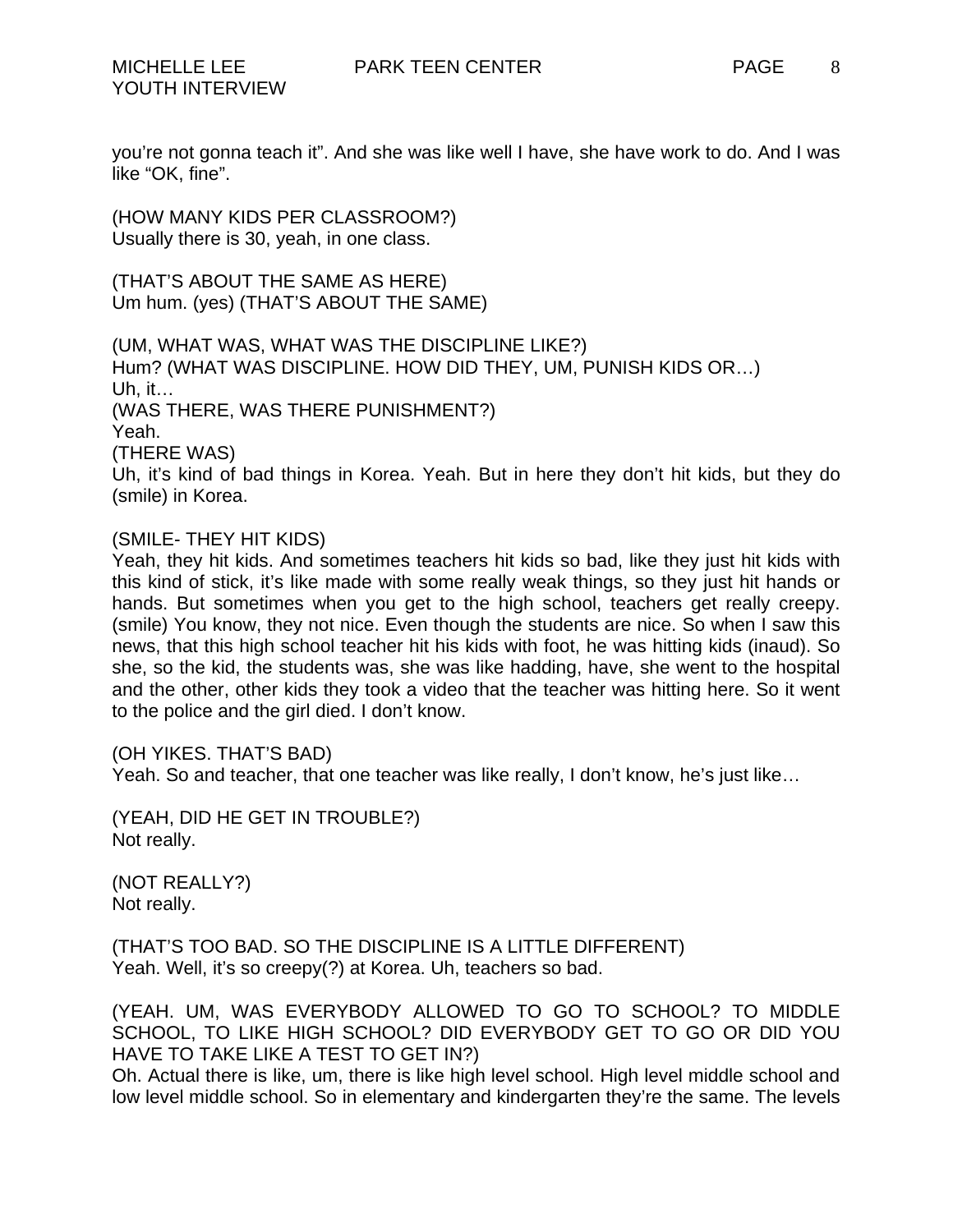are the same. But when you get to the high, middle school they're gonna really different. There is like really, they have this test and they're gonna say well you did, if you get like (inaud) this like, if you wanta go to this really good school and it's like really smart kids and you're just really naughty kids, you know, they're not studying, they always go to hang out, and yeah, that's really bad. And they just go (inaud). And these kids, they don't go to the college, they just get job right away. And however but I am, yeah…

(SO IS THERE A LOT OF PRESSURE TO GET INTO THE HIGH LEVEL?) Yeah, a lot. (YEAH) That's all so scary. It's like (inaud) is so scary if I go to the naughty(?) school… Ooh. (SMILE)

(NOW IF YOU'RE IN THE LOW LEVEL MIDDLE SCHOOL, DO YOU GET TO GO TO HIGH LEVEL IF YOU PASS THE TEST, CAN YOU STILL GO TO HIGH LEVEL HIGH SCHOOL?) No.

(NO. YOU STAY IN LOW LEVEL HIGH SCHOOL)

If you work really hard and if you change where you're living, you move to other country, uh, other town, you have to take a test again, maybe you can move. But I don't know. (YEAH)

(DO, UM, DO KIDS HAVE TO THEN TAKE TESTS TO GET INTO COLLEGE, OR DO HIGH LEVEL HIGH SCHOOL GRADUATES GET TO GO TO COLLEGE?)

Oh, yeah. There is one that have high school and college, this test between those things. And it's like kind of same with SAT, but SAT they took like a lot in one year. But in Korea they took only one in one year. So that they're really hard working. So if you, if you do really bad at this test, you have to wait like one year to get into the school. So yeah, and they switch that a lot at that time in high school.

### (WOW)

But I saw this movie on, I saw this newspaper and, and like tiny kids already suicide. Cause like last, last, last September was the day they took this test and sort of like "oh"….

(THAT'S TOO BAD. UM, SO NOW THAT YOU'RE HERE IN THE AMERICAN SCHOOLS, HOW DO, HOW DO YOU LIKE, HOW DO YOU LIKE AMERICAN SCHOOLS? WHAT'S GOOD AND WHAT'S BAD?)

Um, good thing is they don't really press, uh, pro-, uh, punish the kids. Yeah, they don't hit kids. (smile) And they're really nice, teachers are nice. And I think they cared a lot about, lot, lots about those kids they teach. And but, and the bad things, like they start school early. In Korea they start at like 9. And here they starts 8. And they only have like four minutes to rest. In Korea they have like 10 or 15 minutes.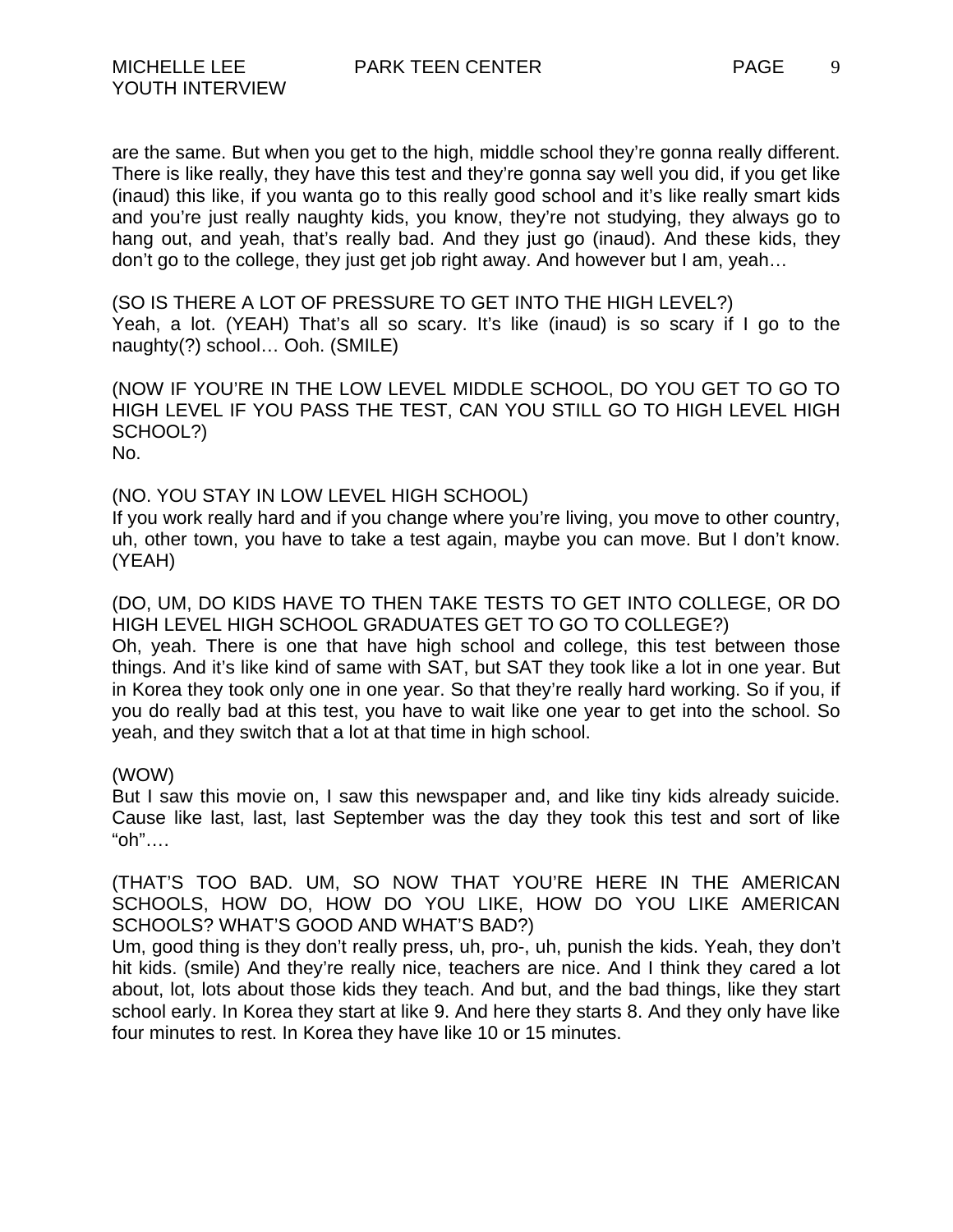# (BETWEEN CLASSES?)

Um hum. (yes) And that's bad. And the foods, and the lunch, they, it's kind of like they're (smile) it's really kind of weak at there, uh, here. But in Korea they like really care about this food and they like make huge things. Yeah.

(SO THE FOOD IS BETTER IN KOREA THAN… THE SCHOOL LUNCHES ARE BETTER?) (laugh) Yeah.

(SMILE – I REMEMBER EATING SCHOOL LUNCHES. LAUGH – UM, HOW DID YOU, HOW DID YOU FEEL YOU WERE TREATED BY FELLOW STUDENTS WHEN YOU CAME HERE?)

Treated good or treated bad? Good or bad?

### (WERE YOU TREATED GOOD OR BAD?)

Well, I think I treated really bad at that time when I just got here, cause nobody was talking to me. I was like thinking that because I was different than them. By by now it's like (inaud) already and they're kinda, I have like this kid who is really nice, I don't know. They're not really friendly but I, I am friendly (smile) to them. (SMILE) Yeah, OK, whatever. (YEAH) It was really hard time when at first we, when I got here. I was like telling my mom that I want, "I'm not gonna go to this school!". (SMILE) But right now I just, I, sometimes I don't, I don't wanta go, come here, cause I'm really tired (smile) but most of the days I just woke up early and I (YEAH) (inaud) and come here. And thinking about my school.

(THAT'S WHY YOU FELL ASLEEP SEVENTH PERIOD?) (laugh)

## (UM, HOW MUCH ENGLISH DID YOU KNOW WHEN YOU CAME HERE?)

I was here before, you know, in fourth grade. That's how I didn't know really nothing. Nothing, nothing, nothing. I was like "I didn't, I don't, I can't believe that I learn English cause when I was in four per-, uh, four grade, I didn't like (inaud) was so hard. Uh, I didn't know what teacher was saying when I just got here at that time, and I didn't do anything. I was like OK, what? (smile) And I was at the time ELL too so I was… And I didn't, I don't know how to explain her that I don't know how to do this. So it's just like you shall talk, talk, and I was just like "oh no, no, no". I don't know, I don't even know what I was trying to say. But yeah, I got really bad score at that time, cause I didn't do anything. (WOW) I didn't do it. I just didn't (smile) know. And like I just learn and learn and maybe I'm learning really easily cause at that time I was really young. (YEAH)

(AND SO YOU, YOU THINK THAT YOU LEARNED IT EASIER NOW THAT YOU'RE A LITTLE OLDER?) (pause) So and I know everything. (laugh)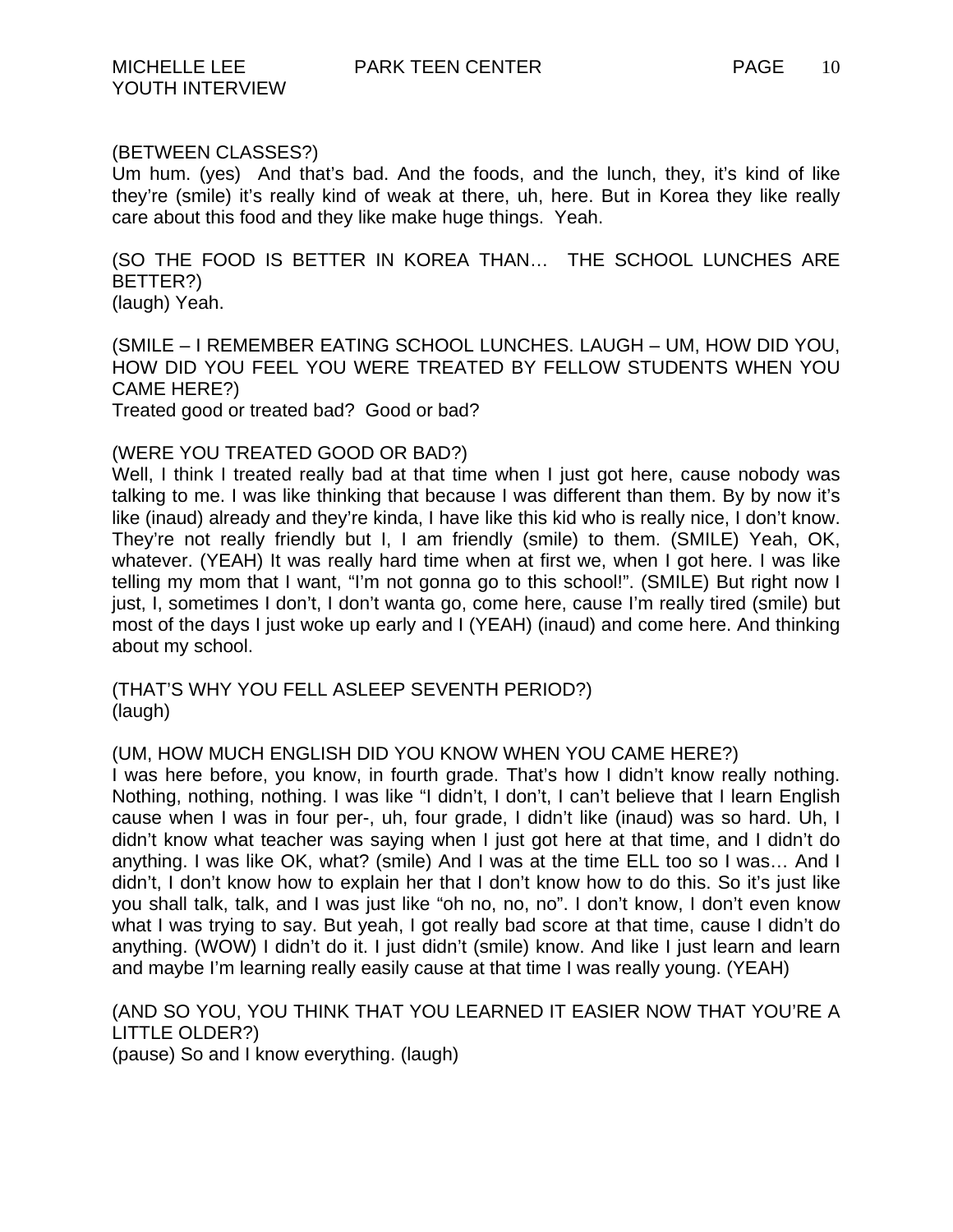(SO, SO HOW MUCH ENGLISH DID YOU KNOW WHEN YOU CAME BACK THE SECOND TIME?)

Well I, I know how to understand what people was, were, what they're talking about. And I know how to do the work, I know how to write. So when I take this test and find what level I, and I got a B in the ELF(?) and I took a test and they said I'm gonna be in the level three. I was like level three? (inaud) I was like ah, I couldn't… Well, then I was like, when I was here before I was like being fifth, level five when I was in the, in the kid school. So I was like OK (inaud phrase) and they're like well it's kind of good cause they're saying that I had really good scores cause most of kids they will be level one or two (YEAH) when they just got here. So I was like I wanta be the (inaud).

(WAS THERE ANY ADJUSTMENTS THAT YOU HAD TO MAKE? WERE THERE ANY ADJUSTMENTS THAT YOU HAD TO MAKE WHEN YOU CAME HERE? LIKE, UH, THE MUSIC, THE TYPE OF MUSIC YOU LISTEN TO OR THE CLOTHES THAT YOU WORE OR HOW YOU BEHAVE? WERE THERE ANY…) What do you mean?

(IS, WAS THERE A DIFFERENCE, UM, THE WAY THAT YOU DRESSED OR THE WAY THAT, THE FOOD YOU ATE OR THE MUSIC YOU LISTENED TO WHEN YOU MOVED FROM KOREA TO HERE?) Oh. Clothes.

(CLOTHES?) Yeah.

(CLOTHES WERE DIFFERENT) Um hum.

(WHY?)

Korea, they have these uniforms. I hate that uniform. It's like so ugly. I hate it. (SMILE) And like ah, I really hated, I really don't wanta go to school because of that stupid uniform. So I was like wearing this big huge coat. It's like…

(WHAT WAS THE UNIFORM?) It was like so ugly.

(THE COLORS OF IT OR JUST THE WAY THAT IT WAS MADE?) Well, in, in the elementary it was just like really, really, really blue. It's like oh, just like ah…

(THAT, LIKE THE RECYCLING TRASH CAN?) Yeah. It was so ugly.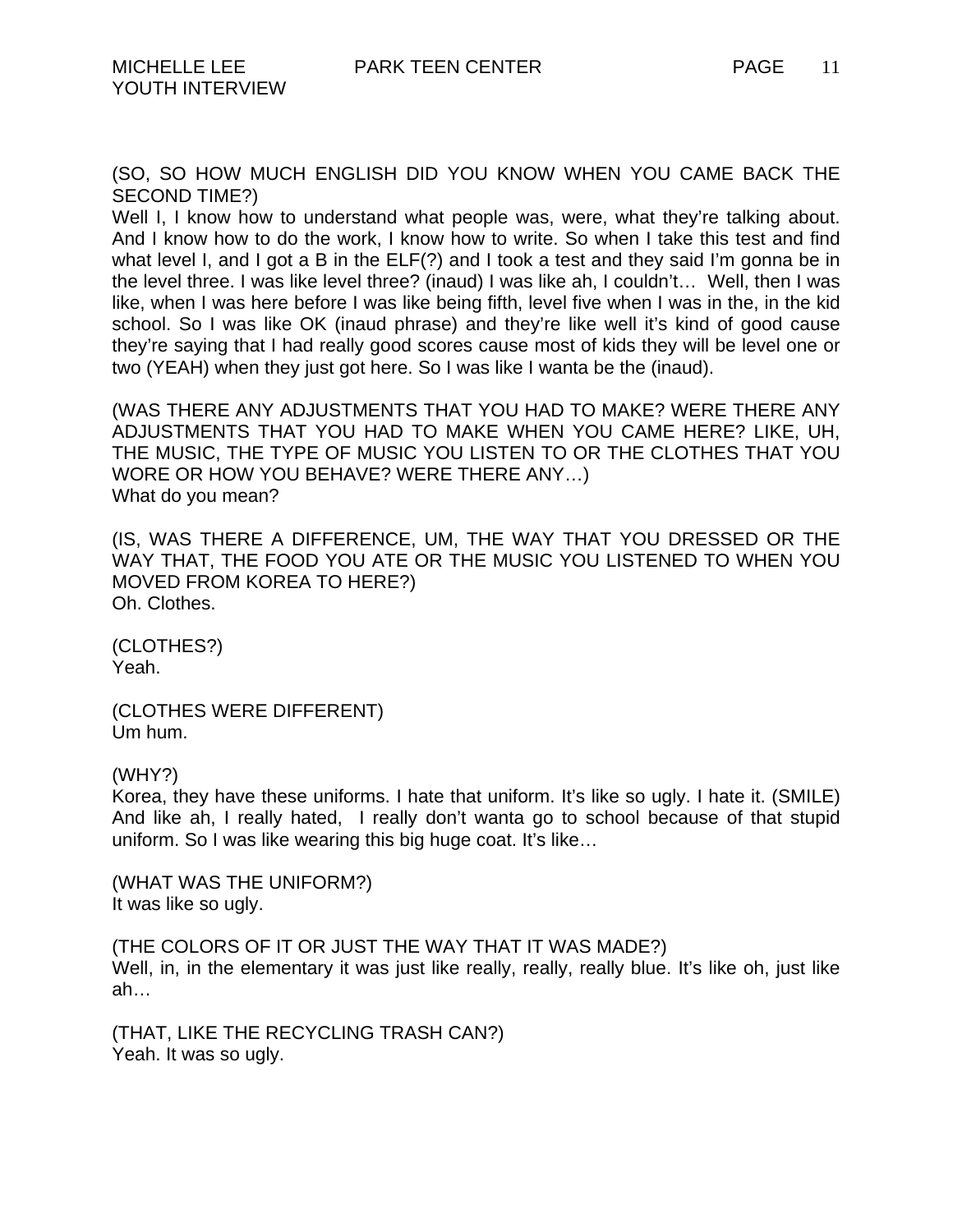# (REALLY BLUE)

Then it's, and it was like so huge for me when I just got there. The uniforms are wearing this huge one. I don't like it. And we have like in, in, in, in summer we have like this short skirt and I hate to wear that. I just hate to wear a skirt, it's so disgusting. So I was like "ah, I don't wanta wear this skirt". So like we always ask teacher if, can we just wear other clothes (smile) (SMILE) than this one, but my teacher said "ah, do you wanta die? Ah, you can't do that". I was like (smile) I don't wanta die. (SMILE) And when, and well, let me try it this, um, when I got to the (inaud) I just don't wear uniforms. (YEAH)

# (DO YOU STILL LISTEN TO THE SAME MUSIC?)

Well I don't really, seriously when they're talking about the, the stars, the singers, I really don't know what they're talking about. Like there is so many singers and I can not remember all those people. So it's like "OK, who is that". (laugh) (SMILE) And it's so a lot, there is so a lot, there is so a lot.

(LOTS OF SINGERS) Yeah.

(IS THERE THAT MANY SINGERS BACK IN KOREA?) Not really.

(NO) No, no.

(SO WHAT KIND OF MUSIC DO YOU LISTEN TO?) Right now I listen Korean music. (YEAH) Yeah. And it's kind of (smile) hard to… I don't know. Maybe sometimes here music's, but... (YEAH) (inaud) Korea.

(WHAT ARE SOME TRADITIONS THAT YOU AND YOUR SISTER STILL DO THAT YOU DID BACK IN KOREA?) Eating rice.

(EATING RICE) But we don't do like celebrating some things (smile) cause, you know…

(DID YOU CELEBRATE THINGS BACK IN KOREA? IF YOU WERE IN KOREA WOULD YOU CELEBRATE THOSE THINGS?) Um hum. (yes)

(WELL, WHAT WOULD YOU CELEBRATE THERE THAT YOU DON'T HERE?) Chinese New Year. Yeah, Chinese New Year. We were just like dressed in these really soft clothes, like kind of, it, it was like really old clothes before and it was (inaud). And they're not really (inaud) but yeah. I used to wear it but right now at school I (inaud). And my mom is like "oh it's down there, oh you will look so cute in that dress". And I was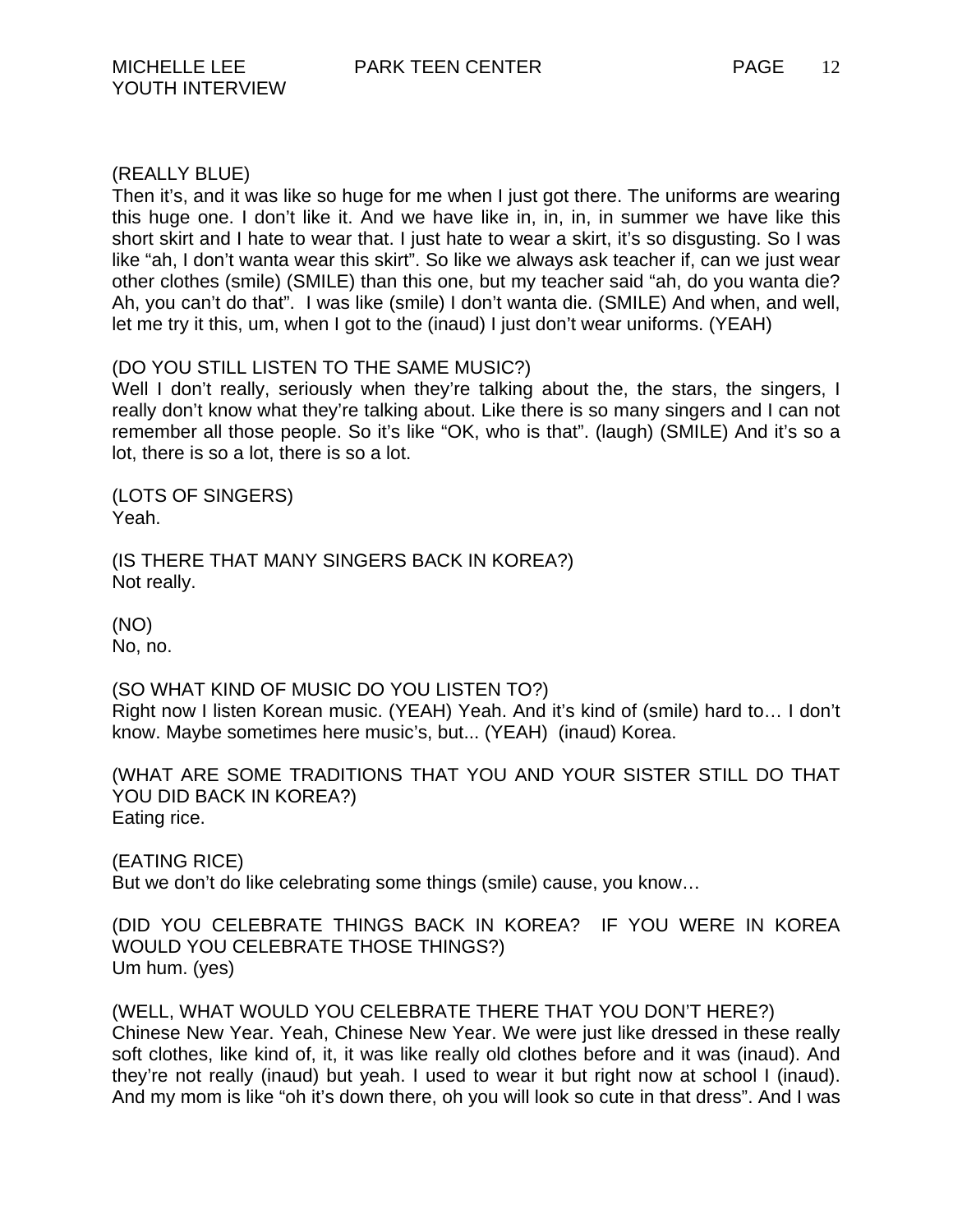like "no I'm not gonna wear that". So I always like, my, when my mom take the clothes for home and put them in the car it's like (smile) (inaud) and I was like "ah, I forgot to bring the dress" (smile) and my mom was like "I thought I put it in there", "no, you didn't".

(WHAT OTHER HOLIDAYS ARE THERE?) Um, (pause) Chosau(?).

(WHAT'S THAT ONE?)

It's like, oh it's kind of same as Chinese New Year but we eat really different. We eat different foods. Yeah. And that's all. Yeah, they were pretty same. They wear same clothes.

(ARE THERE THINGS THAT YOU DO HERE THAT YOU DON'T DO THERE. DO YOU CELEBRATE HOLIDAYS HERE THAT YOU WOULDN'T…) Um, Christmas.

### (YOU CELEBRATE CHRISTMAS HERE?)

Um hum. (yes) Well, last time, uh, I was here when, in the Christmas so we had this tree. But like my friends, my sister's friends house told us to pick up tree with us so we came, we, we go with them to choose a tree. But like and I saw lot of people (smile) choosing a pine, pine tree. (UM HUM) Pine tree. And but like every time when we pass by the houses they all have like lights, celebrate lights. And there they don't really celebrate. You know, they don't buy trees at all.

(DO THEY HAVE CHRISTMAS?) Yeah, they do. But they don't really like celebrate. (NO) Celebrate.

(WHAT DO THEY DO THERE?) In Christmas?

(UM HUM)

They just like, I don't know, like kid they, they came to school and they celebrate. You know, kids. (KIDS, JUST KIDS THOUGH?)Yeah.

### (AND MAINLY JUST AT SCHOOL?)

Yeah. Cause like friends, just they wanta (inaud) out. (YEAH) Yeah, for Korea they don't really celebrate Christmas a lot.

### (WHAT ABOUT HALLOWEEN?)

(pause) (DON'T DO HALLOWEEN) Yeah, maybe like, um, English Academy they do. Cause it's English. So and it's… Sometimes they do but not like they go to these apartment and say "trick or treat".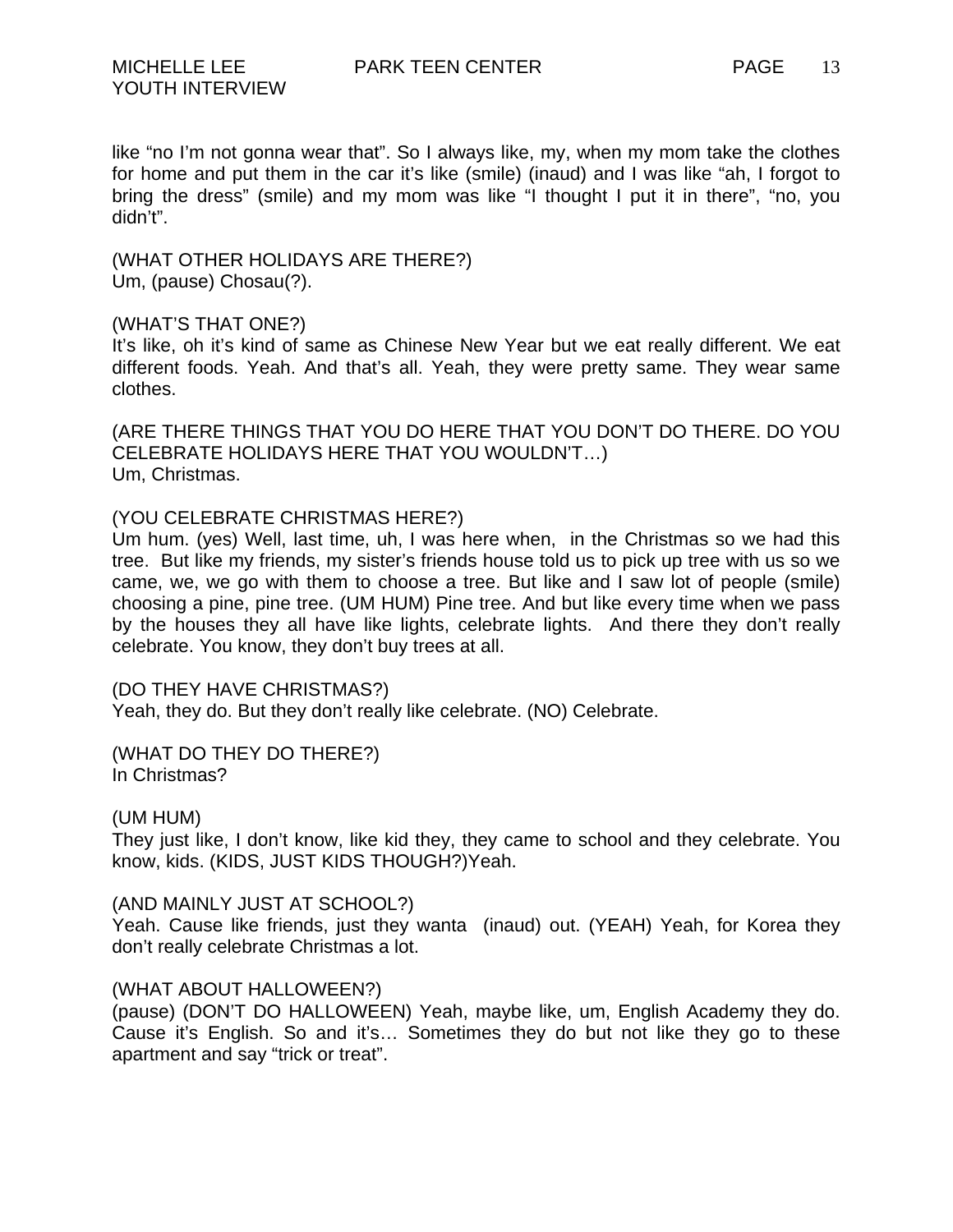(CAN'T HAVE CANDY. DO PEOPLE COME TO YOUR APARTMENT AND ASK FOR CANDY?) No.

(NO. OK.) All different.

(DID, UH, WHAT ABOUT RELIGIOUS TRADITIONS? WERE THERE ANY RELIGIOUS TRADITIONS THAT YOU BROUGHT OVER THAT YOU STILL PRACTICE HERE THAT YOU WOULD PRACTICE THERE?)

Ah, God, believe in God. (YEAH) Yeah, church is still (inaud). (YEAH)

(UM, HOW OFTEN DO YOU GET TO TALK TO YOUR FAMILY BACK IN KOREA?) (smile) Oh, like my dad and my mom call her, call, call us, call us like 10 times a day. (LAUGH) I don't know, maybe they think like, they just worry about us because we are kinda young, you know. (smile) It's really kinda funny cause like when we tries to do anything just call us and we're like talking to them and you forgot what to do. And it's like (inaud). Kinda funny.

(SO WHO, WHO DO YOU STAY WITH HERE?) With my sister or my guardian sometimes.

(UM, WHAT LANGUAGE DO YOU GUYS SPEAK AT HOME?)

Well, like we use Korean most of times, but sometimes like, you know, Korea we use English. You know, it's not like really small words (laugh) like mix it up, just mix it up, you know. You try to say "that's because you're stupid" you say like, like Korean then we put stupid in (inaud). (LAUGH)

(SO HALF YOUR SENTENCE IS KOREAN AND THE OTHER HALF IS..) Yeah. (THAT'S FUNNY) (inaud phrase)

(THAT IS FUNNY. UM, HAVE YOU EVER TRANSLATED FOR SOMEBODY?) What?

(HAVE YOU EVER BEEN A TRANSLATOR FOR SOMEBODY?) Oh, you mean like talk…

(SOMEBODY, YEAH,…) Um, in here or there?

(HERE) Here?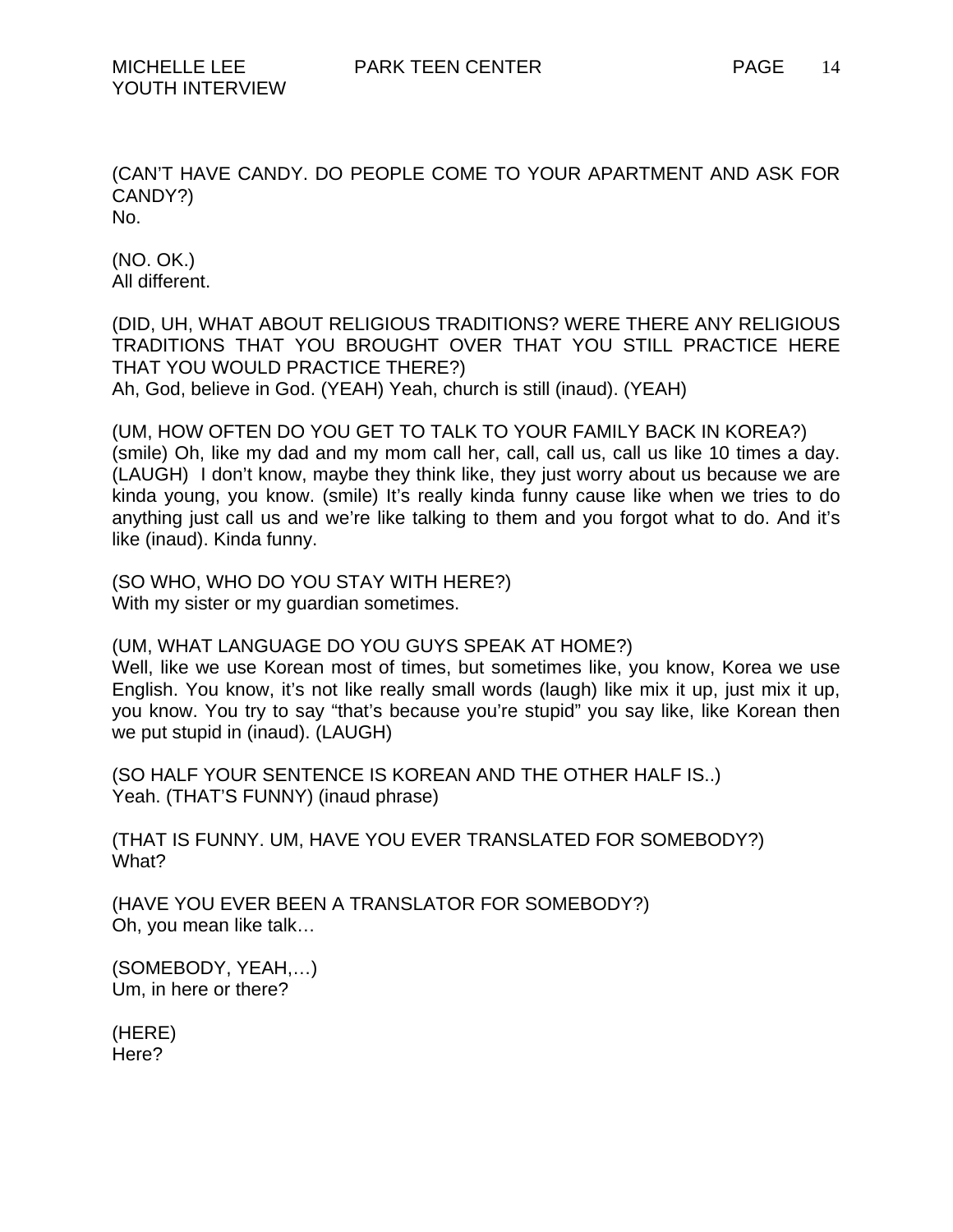## (OR ACTUALLY EITHER PLACE)

Either place. Um, (pause) no, I haven't. (NO) Yeah, but I use adults. Who, who use kids to doing that? (SMILE)

(THAT'S TRUE, THEY SHOULD USE ADULTS. UM, SO WHEN YOU TALK TO PEOPLE IN KOREA, FRIENDS OR FAMILY, WHAT DO YOU TELL THEM ABOUT AMERICA? IS WHAT YOU TELL THEM MAINLY POSITIVE OR NEGATIVE OR BOTH?) Yeah, both.

(A LITTLE, A MIXTURE OF BOTH?) Um hum. (yes)

(WHAT ARE SOME POSITIVE THINGS YOU TELL THEM?) We don't go to the academies and we don't hit kids. And yeah, kind of like that.

#### (WHAT ARE SOME NEGATIVE THINGS?)

Uh, you have to like, the kids are kind of like ignore you maybe sometimes. There are bad kids, they're not nice. And you just have to get over those kids. You just have to hit(?) them. (SMILE) And then they told me if they, if they were like, my friends ask me are there any time that they're kinda mean to me. I was like, and they told me how they did, how they didn't do anything to them. I was like I just told them bad words in Korea. (laugh) And then they're like, and I just told them and they were like "oh, and what did they say". And I was like they said "what does that mean". I was like "it means nothing". It was good, I mean I'm sorry. (laugh) (LAUGH) It's how I got through(?).

(IT WOULD BE A HANDY TOOL TO BE ABLE TO SPEAK ANOTHER LANGUAGE AND THEY WOULDN'T BE ABLE TO UNDERSTAND.) Well I just feel bad about that they, that I jus told them that, and they don't know. They say "she's nice, that is nice". (smile)

(IF THEY WERE TO COME VISIT YOU, WHAT ARE SOME FUN THINGS IN LINCOLN YOU GUYS WOULD DO?) In here?

(IN LINCOLN. WELL JUST LINCOLN) Lincoln?

(YEAH, IN LINCOLN. WHAT WOULD YOU DO?) (laugh) Fun things? There is no fun things!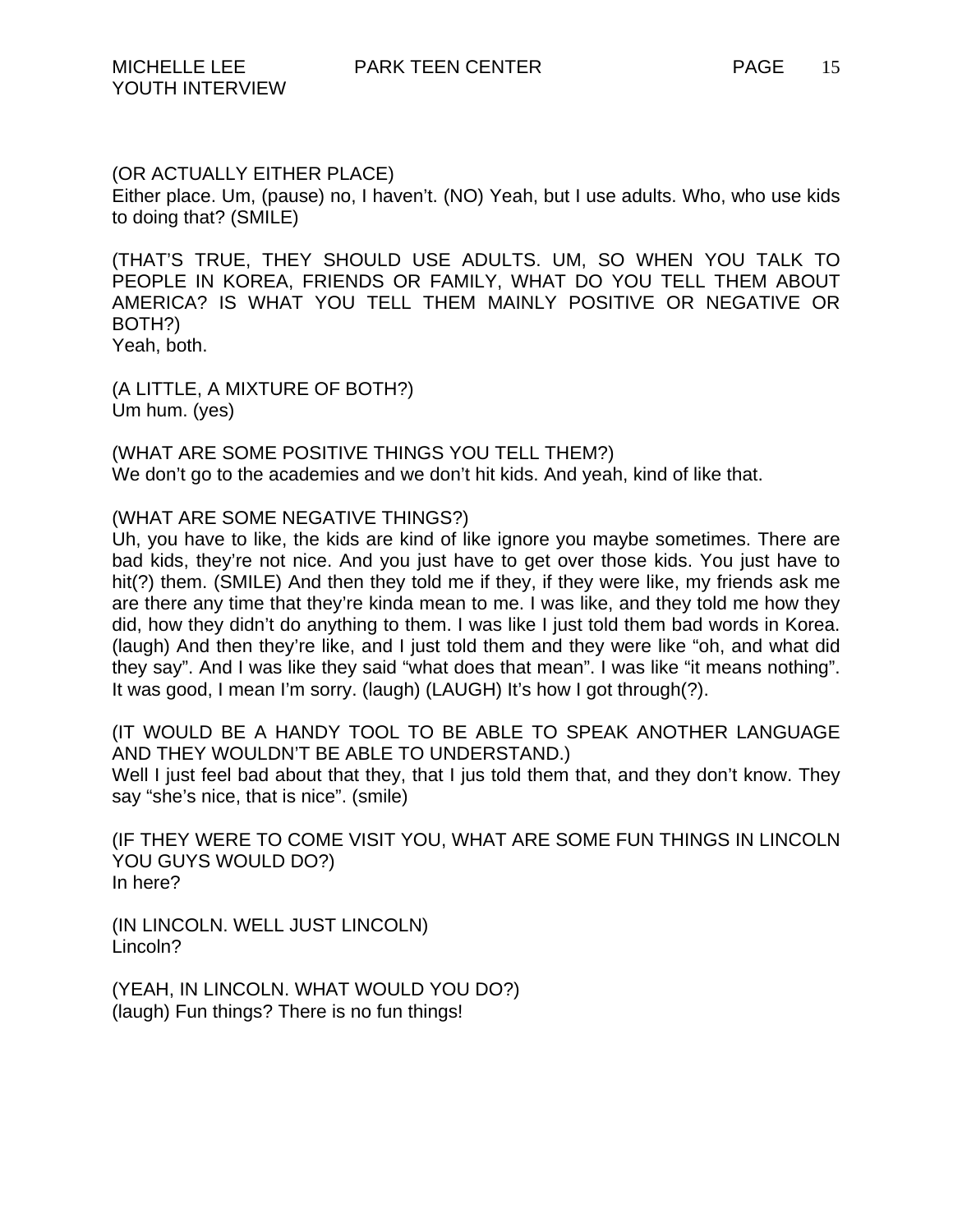# (THERE'S NO FUN THINGS IN LINCOLN?)

Korea is like so America. They like copy all those things from America. They copy the shows they do. They copy all of these like all of these things they do. They all copy these foods they do. So like if you go to the (inaud).

(SO IT'S REALLY THE SAME WHEN YOU, LIKE IF YOU WERE TO GO… THEY HAVE SHOPPING MALLS IN KOREA?) Yeah.

# (AND MCDONALDS)

Yeah! (laugh) Like, like seriously I heard this news that Outback, you know, or TGI Friday or… (YEAH) It's like Korea have that a lot, you know. That store and they say like Korea is most, most, most store that people goes.

### (REALLY)

So Korea people say "oh we're gonna go to the Outback". OK, whatever. Who cares. (SMILE) Like they, nobody goes to Outback at here. (HUH) It's kind of funny.

# (ARE THERE KOREAN PLACES THAT YOU GO HERE?)

Yeah, maybe church or oriental food store. Or (pause) or, well in here they don't really have so much Korean stuff. Cause they don't know, when they tell them (inaud) in Korea like hundred times they (inaud) Chinese, that's it. (inaud phrase) Stop calling me Chinese. OK, I'll call you Asian American. I'm Korean American. Where are you from, ah, ah,… (smile) They thought that Korea was like (inaud) of China and they would call it China.

(PEOPLE HAVE THOUGHT THAT? PEOPLE HAVE THOUGHT THAT KOREA WAS A TOWN IN CHINA?)

Yeah. And it's a country. And they were like "OK".

# (DOES THAT FRUSTRATE YOU?)

Um hum. (yes) But I don't, I don't, I don't know I always tell them when they see Asian people and they always think that they are all Chinese. They all Chinese. Why? Why? They're not, they're not, they speak really different words. I wanta, I wanta see their face. (laugh) (LAUGH) I wanta (inaud) and see it.

(AND, YOU KNOW, IF YOU PUT SOMEBODY FROM GERMANY NEXT TO ME, WE'D PROBABLY LOOK A LOT ALIKE, BUT WE'D STILL HAVE DIFFERENCE AND WE, WE WOULD NOT BE ABLE TO COMMUNICATE AT ALL) (laugh) (CAUSE THEY SPEAK SUCH A DIFFERENT LANGUAGE THAN I DO AND SO THERE IS A DIFFERENCE AND PEOPLE SHOULD REALIZE THAT THERE IS A DIFFERENCE IN COUNTRIES. THAT'S TOO BAD. UM, IF WHEN YOU GROW UP, UH, WOULD YOU LIKE, WHERE WOULD YOU, WHERE WOULD YOU LIKE TO LIVE?)

(pause) Hum… (pause) Uh, well I just wanta go back to Korea. I don't know, I just feel comfortable there. (UM HUM) Cause I can speak, I can speak and they can understand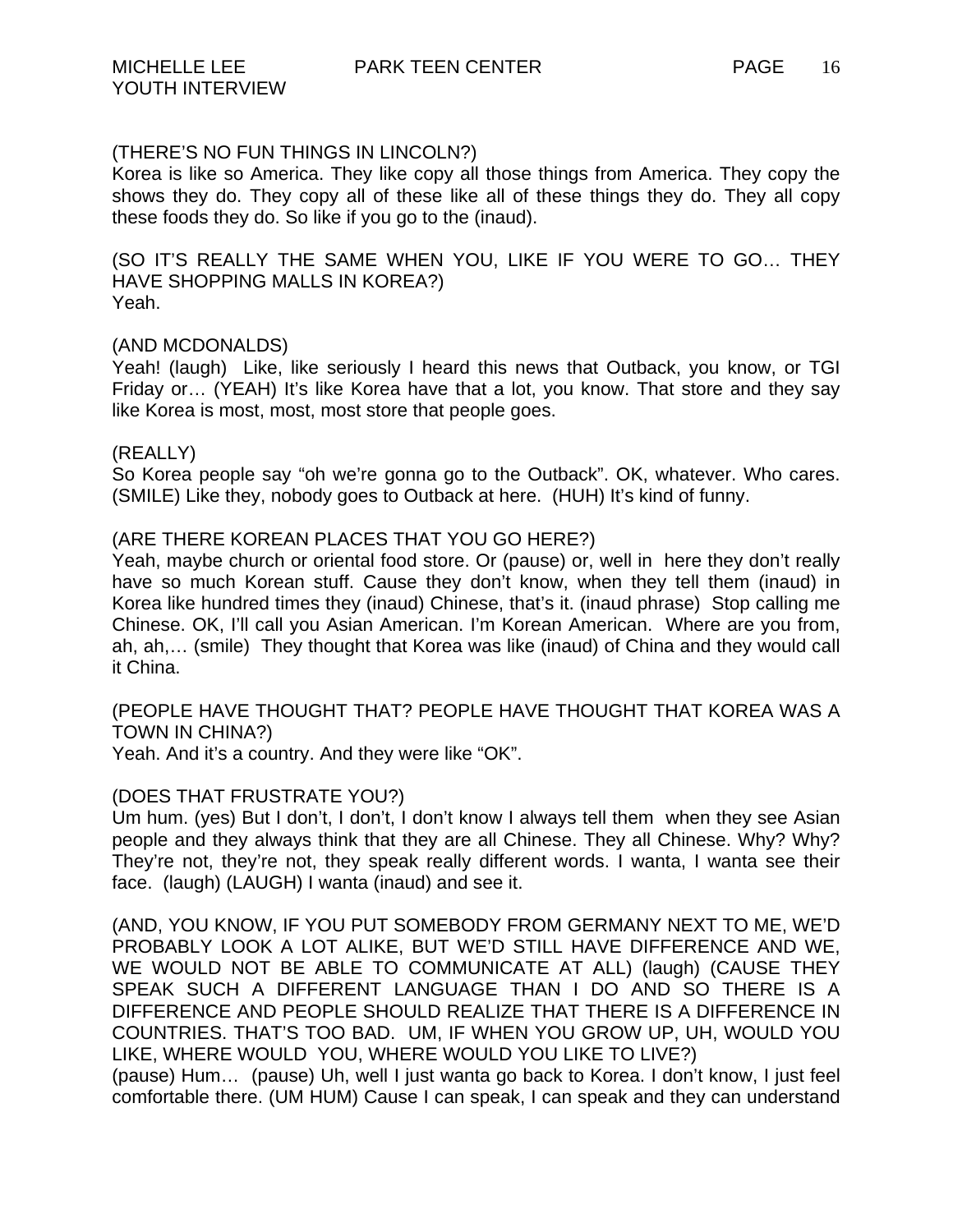what I'm trying to say. You know, I can, like I'm Korean and they're not gonna see my face and they're not gonna think "OK, she's Asian". They're gonna say "oh, there is Michelle". And here, I don't know what they're gonna say if I'm gonna make a mistakes. (YEAH) (smile)

(I BET THAT WOULD BE REALLY HARD) It is. (I BET) It is, it is.

# (I DON'T UNDERSTAND THAT)

What? (WELL, I HAVE NEVER BEEN THROUGH THAT, AN EX-, LIKE HAVING TO LEARN A NEW LANGUAGE LIKE THAT. I TOOK A SPANISH CLASS IN HIGH SCHOOL) (smile) (BUT I DIDN'T HAVE THAT TYPE OF PRESSURE WHERE I HAD TO LEARN THE LANGUAGE TO ACTUALLY COMMUNICATE AND SO THAT WOULD BE, THAT WOULD BE HARD, LOTS OF PRESSURE. HOW LONG DO YOU THINK YOU WILL STAY HERE?) In Lincoln or United States?

(UNITED STATES)

Until I grow older and go to college and graduate.

(SO YOU WILL PROBABLY GRADUATE COLLEGE HERE. AND THEN MOVE BACK TO KOREA?)

I just feel like here is kind of more safe. In Korea there is some like they kill people without know (inaud). Like also this news they (inaud) this boy, there is some kind of boy, he was, he broke (inaud) and his girlfriend has like really long hair. And he was like having this pipe made with iron. And was like (inaud). And he was just like hit girls with, she had has long hair so he, like her, like his girlfriend and one kid died cause he hit her with this pipe. It was so ridiculous(?). How could they, like that's, ah, that's just like, they just don't get over it (inaud). (YEAH)

(SO YOU FEEL LIKE IT'S A LITTLE SAFER HERE?) Um hum. Yeah. There is (inaud)… (tape ran out)

(WHAT ABOUT WHEN YOU HAVE KIDS AND THEY GO TO SCHOOL?) In here or there?

(THERE, IN KOREA, WHEN YOU MOVE BACK TO KOREA)

I'll just come, bring them to here. Cause I just, cause I say, cause I, cause I experience that they are going to school and going to academy and, and it's really hard. So and I just want my kids, if I had my kids, I do want them to have a good life. So I just want to send them here. (YEAH)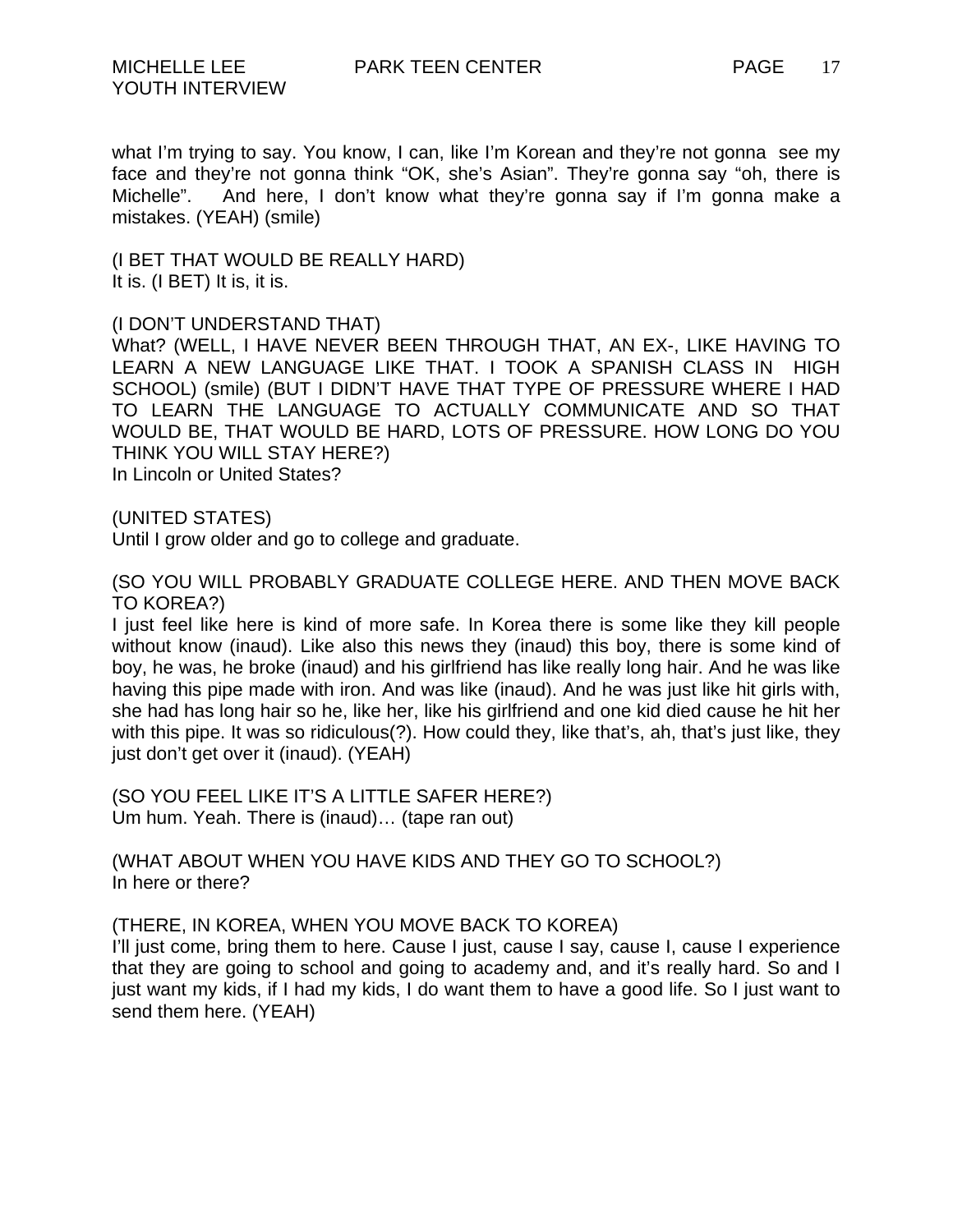(IF SOMEBODY WAS GOING TO MOVE HERE THAT YOU KNOW FROM KOREA, WHAT ADVICE WOULD YOU GIVE THEM?)

Um, I would tell them to not afraid of something you're gonna do. Yu know, I am still doing, talking about English so that when my teacher asks me something (inaud) I don't know, even though I know (inaud) just say "I don't know". And the other kids say something if, if there is right and mine is right, I was like (inaud). (YEAH)

(SO THE ADVICE IS DON'T BE AFRAID IN SCHOOL) Yeah. Just tell them, just speak out. That's all I would tell them.

(WHAT ADVICE WOULD YOU GIVE THEM IF THEY GO THROUGH ELL?) Um, (pause) um, that I don't (inaud). I, I just, if I, if I, I will tell them to talk, talk a lot. Even though you don't know what you are saying. But just talk. Cause, cause that, yeah, that helps you move into like a higher level, you know. Talking is one of the ELL things. (YEAH) So talk, talk, talk, talk, talk, even (inaud). That's all I tell them. Ah…

(WELL WHAT ELSE, WHAT ELSE COULD YOU TELL ME ABOUT, UM, YOUR EXPERIENCE MOVING HERE?) Hum?

(WHAT ELSE COULD YOU TELL ME ABOUT MOVING HERE?) Like what?

(ANYTHING) Like what? Give an example. (inaud)

(ANYTHING YOU WANT.) What? Like what?

(I DON'T KNOW. I ASKED, I ASKED IS THERE ANYTHING ELSE THAT YOU WANT TO TELL ME ABOUT?) No. I talk a lot. I talk a lot. Ah!

(OK, WELL THAT'S GOOD. YOU JUST SAID IT WAS GOOD, YOU GOTTA TALK A LOT) (smile) (YOU LEARN ENGLISH)

I, I'm not, I just always think that in Korea I was like so (inaud) outgoing. (OUTGOING? UM HUM) Yeah, outgoing. And here I was like so, I just feel so small. Yeah. Like I don't know, until I saw this Korean kid in here, his name is (inaud), and I just want to tell him to talk, like what I just said. But I can't just, you know, if I, if I just got here and if I see him, I just, I still have that outgoing, that thing so I just kind of talk, tell him go (inaud). But I just feel small and I just (inaud) things that I do.